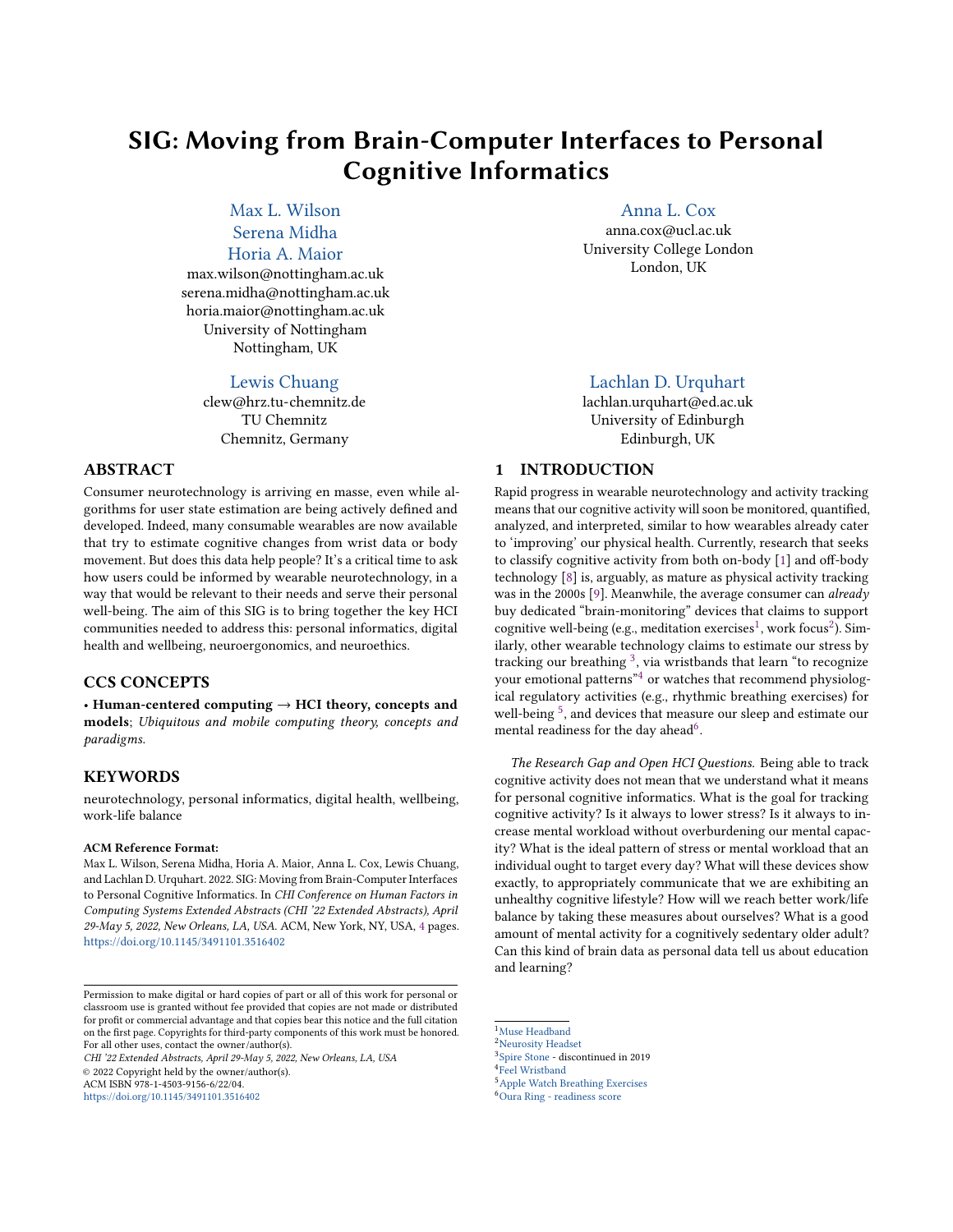

Figure 1: A proposed comparison of where cognitive activity tracking is compared to physical activity tracking

These are not questions about the classifcation accuracy of cognitive activity, which will move (as physical activity data did) towards being primarily a machine learning challenge. Instead, these questions are more about the interaction with and the design of these devices [\[16,](#page-3-1) [27\]](#page-3-2), understanding the meaningful forms of personal data that will come from them, and understanding healthy life patterns in terms of the kind of brain data as personal data that we will soon have within our hands [\[16\]](#page-3-1). Quite separate to classifying state, we do not know what meaningful measure of activity will be useful for people, such as a 'step', and e.g. what the cognitive equivalent is of reaching 10,000 steps per day. How we come to defne good patterns of cognitive activity will have far-reaching implications for implementation, in terms of how we would monitor, quantify, analyze, and interpret it. Beginning to address these open HCI questions requires the involvement of researchers beyond Brain-Computer Interfaces (BCIs), such as experts in neuroinformatics, the future of work, digital health and wellbeing, and ethics and trust.

The Right Time. A key challenge for HCI research is for individuals, society, and technology to be at the right stage to understand and answer research questions. While physiological computing has been maturing, the arrival of consumer neurotechnology creates both opportunity and a pressing demand to study how such technologies should be designed and how they will help people. Prior to the arrival of consumer neurotechnology, participants have only been able to speculate about what they think about the benefts [\[16,](#page-3-1) [27\]](#page-3-2) and risks [\[15\]](#page-3-3) associated with them. Now, we have the opportunity to study people that can experience neurotechnology in their own work and personal lives. Further, given a) that we do not know what benefts neurotechnology might bring, or indeed what the goals are, and b) that they are arriving before we have a clear understanding of privacy, trust, legal, and ethical concerns of how they may be [mis]used in the workplace or by 3rd parties that get access to the data, the arrival of such devices adds urgency to the study of the open questions.

#### 2 RELATED FIELDS

Physiological I/O and Psychology. The community that is most familiar with this kind of technology is the one looking at how physiological data is being used for input and indeed output in physiological computing [\[13\]](#page-3-4). These involve studies that try to classify cognitive states from a range of physiological data [\[1,](#page-2-0) [8\]](#page-2-1), and research that builds systems to either track and respond to physiological data [\[21\]](#page-3-5), or indeed use them for direct input<sup>7</sup>. When applied to the brain, these are often based upon cognitive science

assumptions, and involve researchers from psychology and neuroscience. These cognitive and neuroscience perspectives are critical for the discussion of personal cognitive informatics, because they ground what we understand happens in the brain, and what is practical or desirable to actually measure to make inferences.

Personal Informatics and Digital Health. The major change, as we move on from classifcation accuracy of various states, is to focus on personal informatics [\[12,](#page-3-6) [22\]](#page-3-7). Personal informatics "is a class of tools that help people collect personally relevant information for the purpose of self-refection and self-monitoring"[8.](#page-1-1) Research into personal informatics has developed considerably in the last 10 years to focus on lived informatics [\[4,](#page-2-3) [23\]](#page-3-8) and habit formation [\[25\]](#page-3-9). As with examples of prior work on e.g. menstrual tracking [\[3\]](#page-2-4), a key challenge for the future of personal cognitive informatics is bringing in this expertise and prior knowledge at its early stages. In terms of actual improvements on digital health and wellbeing, work has shown that understanding how all these diferent forms of personal informatics relate to each other, across our devices, is critial [\[11\]](#page-2-5), and the importance of using such health data to stay active in contrast to how we work [\[18\]](#page-3-10) was only exaggerated during the covid-19 panedemic.

Neuroergonomics and The Future of Work. Most forms of work are moving towards more cognitive, rather than physical, effort [\[24\]](#page-3-11) due to increased use of automation, and a key expectation is that managing a more cognitive future of work means better understanding of our daily mental workload and better strategies for managing stress [\[17\]](#page-3-12). Some core work in HCI has looked at how people's stress, for example, varies from day to day according to their work tasks [\[14\]](#page-3-13). Fleck et al. also showed how the integration of work devices in the home needs to be managed for a good work-life balance [\[7\]](#page-2-6). We consider this understanding of healthy lifestyles, and good work/life balance, to be a critical view on the future of personal cognitive informatics, and needs to be better informed by our understanding of healthy cognitive activity. Epstein, for example, showed the value of taking regular breaks in work to increase productivity [\[2\]](#page-2-7). As a companion to these HCI studies of work and health, Neuroergonomics is a feld focused on understanding the cognitive factors of work, including safety critical work[\[20\]](#page-3-14), and neuroadaptive technologies [\[19\]](#page-3-15). Fairclough and Lotte present three grand challenges for neuroergonomics [\[5\]](#page-2-8), where the second is the user experience with neurotechnologies at work and at home, and the third is a whole-systems approach to understanding the role that neurotechnologies will play at work and in society, including legal and ethical issues.

<span id="page-1-0"></span><sup>7</sup>A real [brain-computer](https://youtu.be/5WlQyKKgxxI) interface mod for Skyrim VR!

<span id="page-1-1"></span><sup>8</sup>Personal [Informatics](https://www.personalinformatics.org/)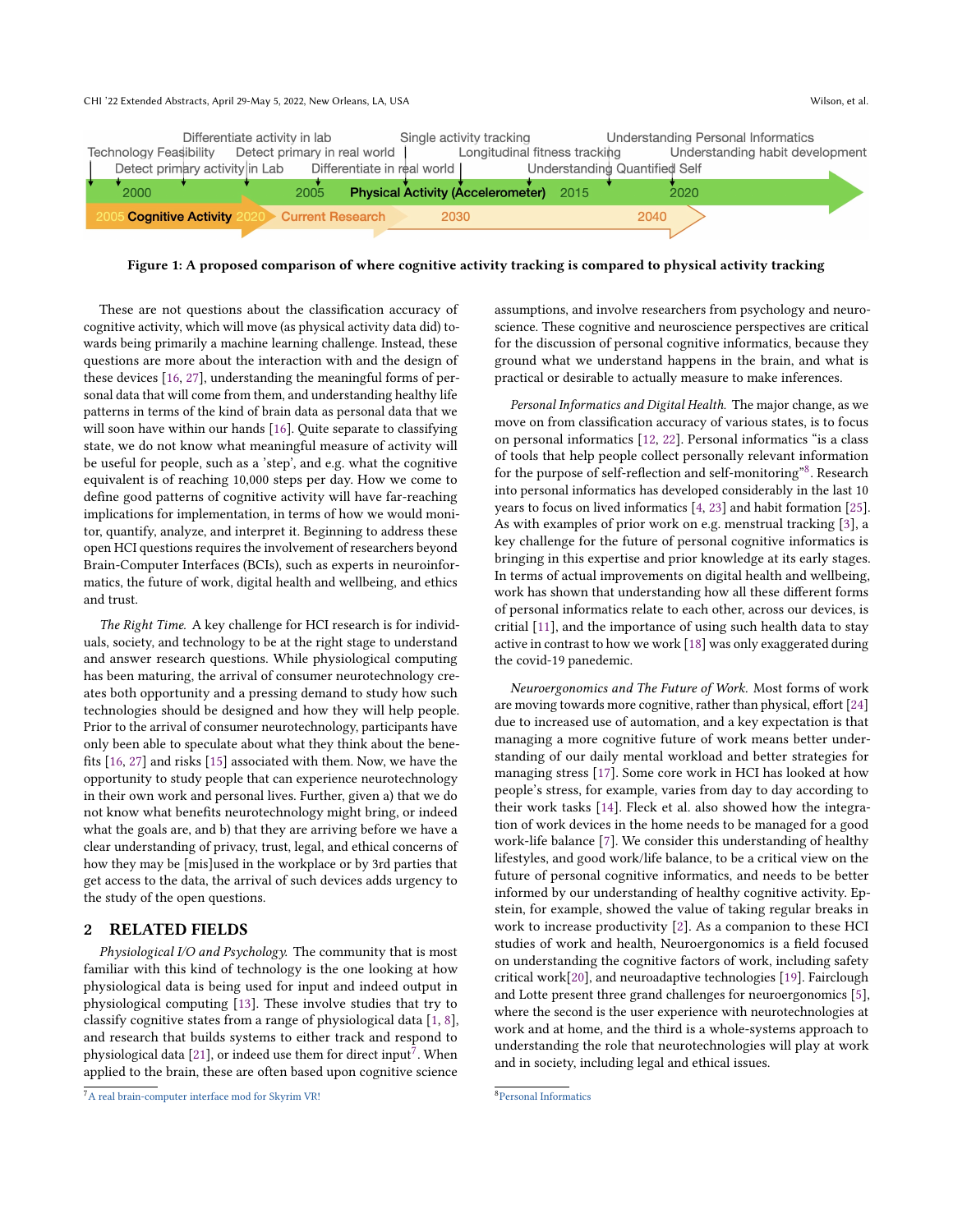SIG: Moving from Brain-Computer Interfaces to Personal Cognitive Informatics CHI '22 Extended Abstracts, April 29-May 5, 2022, New Orleans, LA, USA

NeuroEthics and Trust. The neuroethics field concerns the ethical, legal, and social challenges that emerge through developments in neuroscience [\[6\]](#page-2-9). It is imperative to consider the ethical dimensions that accompany the development of the neurotechnology market as it grows in quality, quantity and investment [\[10\]](#page-2-10). There is a fairly substantial neuroethics community (including the IEEE Brain NeuroEthics committee) that few SIGCHI members have engaged with, but who producing guidance on the ethical considerations of neurotechnology. Research in this area has focused on aspects of privacy, trust in the data validity, and self identity [\[10,](#page-2-10) [26\]](#page-3-16). Further, the market remains largely unregulated outside of medical neurotechnology used in research or medical settings<sup>9</sup>. We believe its a critical development for this area, that HCI researchers interested in trust, law, and ethics get involved with neuroethics, and hope that this SIG and associated emerging community is a way to foster this engagement with the broader neuroethics community.

#### 3 AIMS OF THE SIG

The aim of this SIG is start a new community, bringing together the right groups of researchers to be able to address the problem in the right way. In doing so, we hope to build on the adhoc conversations of well meaning ideas, towards a serious push towards understanding and addressing the open research questions. Together, we hope to understand the size of the group that are interested in these questions, and to set out a initial view for how we should move forward. In summary, the aims are: 1) to identify the size of this new community, 2) to collectively identify explicate the RQs/Topics, 3) to establish a research agenda and 4) to plan upcoming events and other actions.

To achieve these aims, the SIG will identify interested members of the community prior to the conference, allowing the main session at the conference to focus on community building and planning. We aim to set an agenda that is well informed by diferent communities, and a follow-up plan that promotes ways of bringing this group back together, including future workshops and special issues focusing on the topic.

#### 4 ABOUT THE ORGANISERS

Max L. Wilson. is an associate professor in the MRL at Nottingham, focused on evaluating the mental workload involved in completing work tasks and created by diferences in user interfaces, using fNIRS. Max has also worked on brain-controlled movies that have toured around the world, using consumer brain devices. Max is also a member of the IEEE Brain NeuroEthics Committee.

Serena Midha. is a final year PhD student, focused on the measurement of brain data in everyday work and everyday life. Serena has a background in Psychology and Neuroimaging, and uses mixed methods in HCI to evaluate physiological data associated with work tasks, and qualitative data about people's everyday experiences of mental workload.

Horia A. Maior. is an assistant professor in HCI with the School of Computer Science and the Horizon Digital Economy Institute at the University of Nottingham, with a focus on Mental Workload as Personal data, and the wider use of brain and physiological data

in trustworthy autonomous systems, manufacturing, and other industry environments.

Anna Cox. is a professor of HCI in UCL Interaction Centre, in the Division of Psychology and Language Sciences. Anna's research focuses on understanding the relationships between the design of information and communications technologies (ICTs) and behavioural outcomes, and leveraging these relationships in the design of novel interfaces and systems to support people in work.

Lewis Chuang. is a professor for "Humans & Technology" at TU Chemnitz. He holds a doctorate in behavioral neuroscience and employs task analyses, physiological monitoring, psychophysics, and applied computational modelling to understand how we interact with digital technologies and automation.

Lachlan Urquhart. is a lecturer in Technology Law at the University of Edinburgh. He is an interdisciplinary researcher with an LL.B/LL.M in law, and a PhD in computer science. He works on the boundaries of law, computing, and ethics, focusing extensively on the technical, sociological, and interactional implications of living with interactive computing.

## ACKNOWLEDGMENTS

This work was supported by the Engineering and Physical Sciences Research Council [EP/T022493/1, EP/R032718/1, EP/L015463/1, EP/V026607/1], Economic and Social Research Council [ES/T00696X/1], Deutsche Forschungsgemeinschaft [416228727 SFB 1410]

#### REFERENCES

- <span id="page-2-0"></span>[1] Johann Benerradi, Horia A. Maior, Adrian Marinescu, Jeremie Clos, and Max L. Wilson. 2019. Exploring machine learning approaches for classifying mental workload using fNIRS data from HCI tasks. In Proceedings of the Halfway to the Future Symposium 2019. 1–11.
- <span id="page-2-7"></span>[2] Daniel A Epstein, Daniel Avrahami, and Jacob T Biehl. 2016. Taking 5: Workbreaks, productivity, and opportunities for personal informatics for knowledge workers. In Proceedings of the 2016 CHI Conference on Human Factors in Computing Systems. 673–684.
- <span id="page-2-4"></span>[3] Daniel A Epstein, Nicole B Lee, Jennifer H Kang, Elena Agapie, Jessica Schroeder, Laura R Pina, James Fogarty, Julie A Kientz, and Sean Munson. 2017. Examining menstrual tracking to inform the design of personal informatics tools. In Proceedings of the 2017 CHI Conference on Human Factors in Computing Systems. 6876–6888.
- <span id="page-2-3"></span>[4] Daniel A Epstein, An Ping, James Fogarty, and Sean A Munson. 2015. A lived informatics model of personal informatics. In Proceedings of the 2015 ACM International Joint Conference on Pervasive and Ubiquitous Computing. 731–742.
- <span id="page-2-8"></span>Stephen H Fairclough and Fabien Lotte. 2020. Grand challenges in neurotechnology and system neuroergonomics. Frontiers in Neuroergonomics 1 (2020), 2. [6] Martha J Farah. 2012. Neuroethics: the ethical, legal, and societal impact of
- <span id="page-2-9"></span>neuroscience. Annual review of psychology 63 (2012), 571–591.
- <span id="page-2-6"></span>[7] Rowanne Fleck, Anna L Cox, and Rosalyn AV Robison. 2015. Balancing boundaries: Using multiple devices to manage work-life balance. In Proceedings of the 33rd Annual ACM Conference on Human Factors in Computing Systems. 3985–3988.
- <span id="page-2-1"></span>Lex Fridman, Bryan Reimer, Bruce Mehler, and William T Freeman. 2018. Cognitive load estimation in the wild. In Proceedings of the 2018 chi conference on human factors in computing systems. 1–9.
- <span id="page-2-2"></span>[9] Toshiki Iso and Kenichi Yamazaki. 2006. Gait analyzer based on a cell phone with a single three-axis accelerometer. In Proceedings of the 8th conference on Human-computer interaction with mobile devices and services. 141–144.
- <span id="page-2-10"></span>[10] Karola V Kreitmair. 2019. Dimensions of ethical direct-to-consumer neurotechnologies. AJOB neuroscience 10, 4 (2019), 152–166.
- <span id="page-2-5"></span>[11] Laura Lascau, Priscilla NY Wong, Duncan P Brumby, and Anna L Cox. 2019. Why Are Cross-Device Interactions Important When It Comes To Digital Wellbeing?. In CHI 2019 workshop 'Designing for Digital Wellbeing: A Research Practice Agenda. 5.

<span id="page-2-11"></span><sup>9</sup>IBC [neurotechnology](https://udelar.edu.uy/internacionales/wp-content/uploads/sites/60/2021/09/Final_Report-of-IBC-on-Neurotechnology_EN.pdf) report